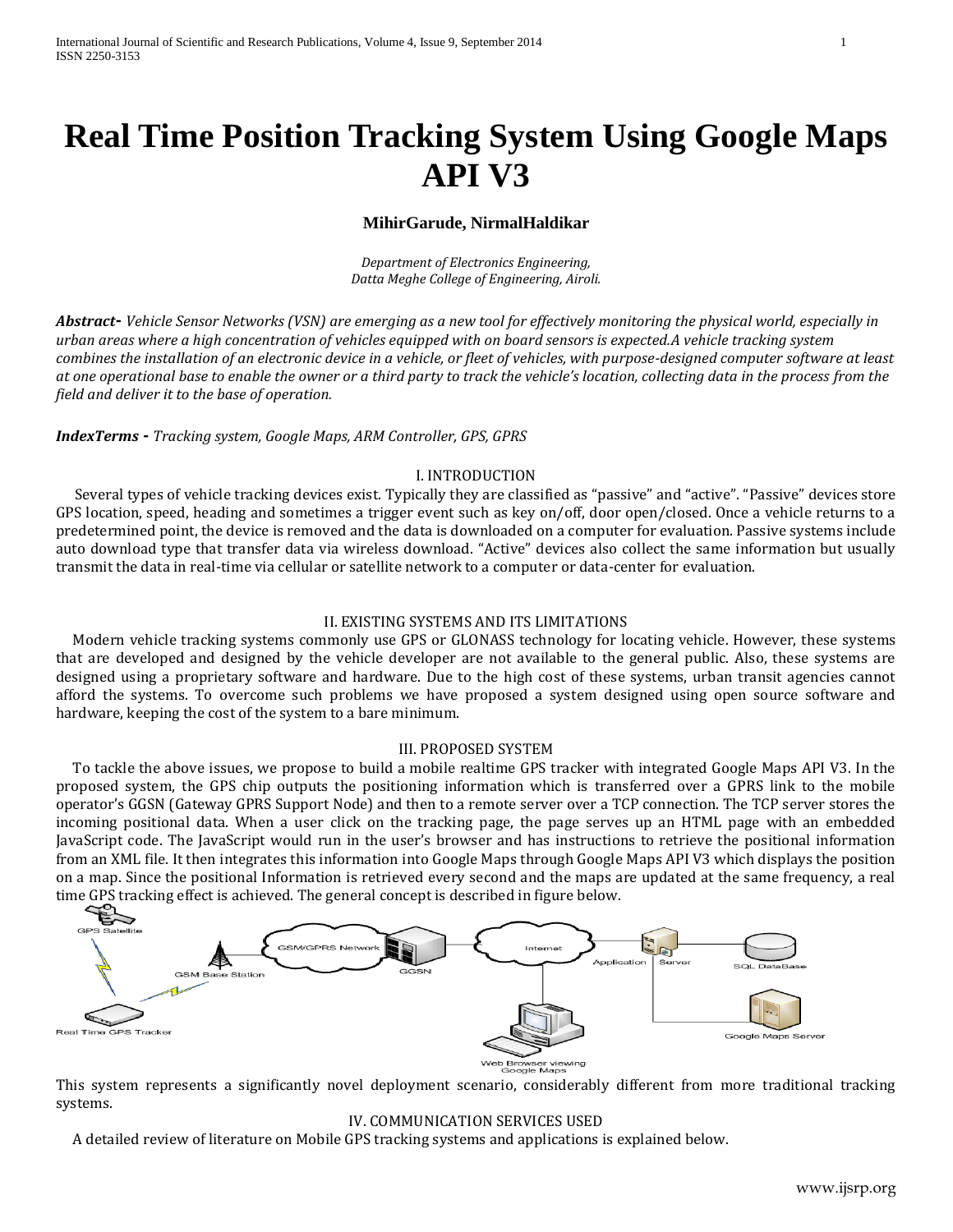Global Positioning System (GPS) is becoming widely used for tracking and monitoring vehicles. May systems have been created to provide such services, which make them popular and needed more than ever before.

B. General Packet Radio Service, GPRS:

With the development of the modern traffics, it becomes more important to locate the vehicle running on highway. The system we have proposed is based on GSM network. The center and client can communicate with each other based on short message service and general packet radio service. The client is designed in 8-bit microprocessor to send global positioning system (GPS) information by SMS or GPRS.

C. Global System for Mobile Communication, GSM:

Our proposed system uses an existing GSM cellular network. A software based system is proposed that sends specialized requests to the GSM cellular networks to call any particular vehicle ID. The vehicle ID is actually a particular SIM kept in a special kit inside the vehicle that is capable of receiving a phone call automatically. As soon as the call is established, the particular cell information is available to the BSC, which is then passed to the software. Based on the information collected, the software will initiate forced handover of the call to another suitable cell and then receive the information of that cell too. Upon completion of two consecutive forced handovers, i.e., receiving cell information of the vehicle ID from three different cells and sending them to the software, it will automatically disconnect the call. The software will analyze the cell info and extract three timing advances data along with the GPS location of the individual cells. An algorithm has been developed for this system, which then calculates the exact location of the vehicle.

D. Google Maps API:

The Google Maps is a web mapping service application and technology provided by Google, that powers many mapbased services, including the Google Maps website, Google Ride Finder, Google Transit, and maps embedded on thirdparty websites via the Google Maps API.The Google Maps JavaScript API lets you embed Google Maps in your own web pages. By using the Google Maps API, it is possible to embed Google Maps site into an external website, on to which site specific data can be overlaid. Version 3 of this API is specially designed to be faster and more applicable to mobile devices, as well as traditional desktop browser applications.

#### V. BLOCK DIAGRAM AND WORKING

A detailed review of the Block Diagram and Working of the proposed system is described below.





## 2. Working:

Figure above gives the block diagram of the system. ARM7TDMI controller is the main controller of the system.

- Controller is programmed to initialize ports used by buzzer and LCD panel.
- LCD panel displays relevant information.
- Controller initializes SIM900 module by printing AT commands at UART.
- Controller reads data given by GPS receiver from its serial pin, this is raw data and needs processing before it can be understood.
- The GPS data is calibrated by controller to provide NS EW longitude and latitude.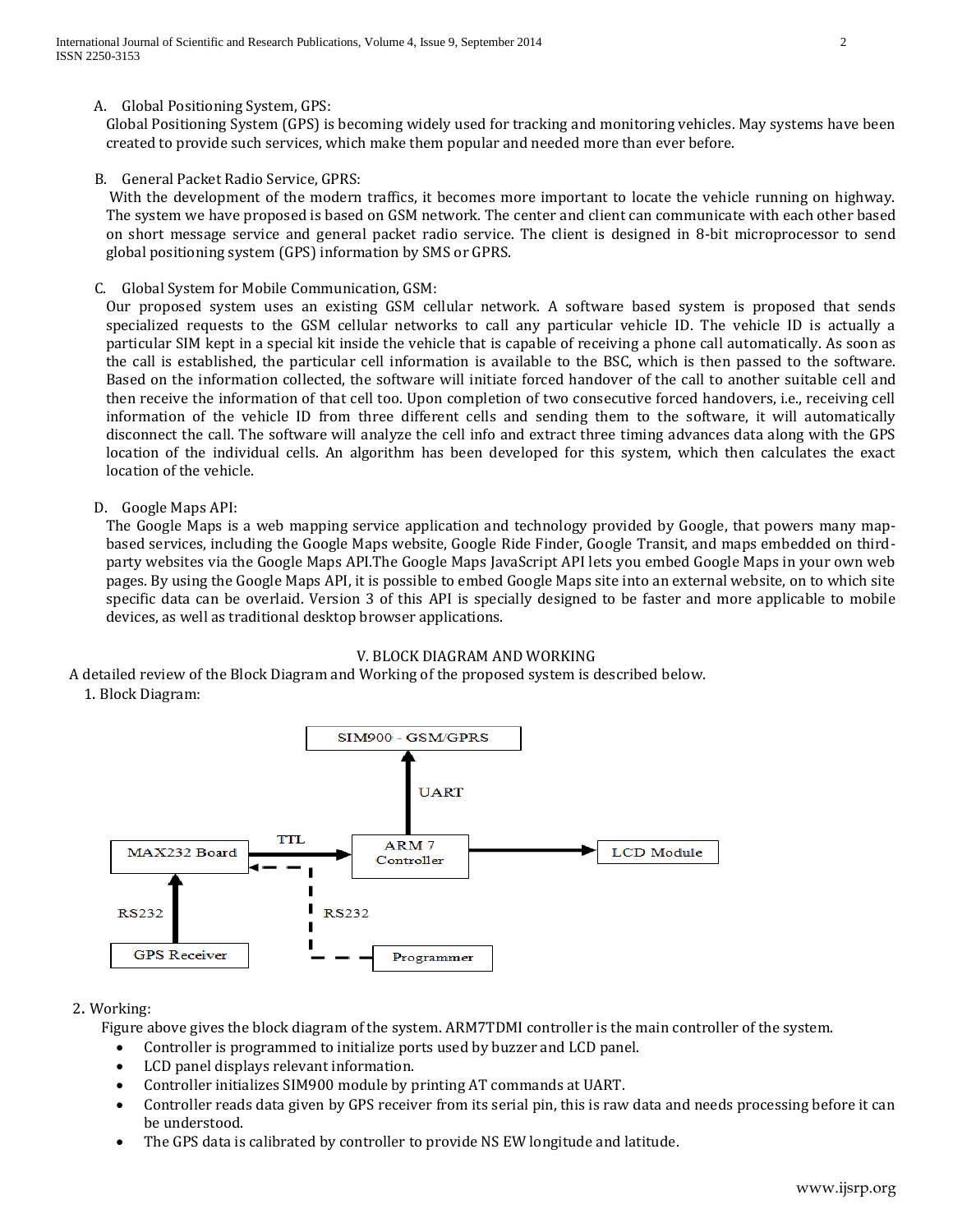- This data along with xml format code is passed on to sim900 which pushes data to remote-server using GPRS via GGSN interface.
- RS232 is the standard format of data sent by GPS; this data is not compatible with controller, and hence the voltage levels need to be converted. MAX232 chip is utilized for this.
- The controller can also be re-programmed by serial-port programming.

## VI. HARDWARE MODULES

1. Microcontroller

 The microcontroller will be from ARM7TDMI family and it will monitor all the operations.AMR7TDMI allows 16 bit thumb mode instructions with enhanced debug and on chip multiplier with low power consumption and low cost making it most appropriate for this system.

2. GSM/GPS Module

In our system we propose SIM900 module. It is a quad-band GSM/GPRS engine that works on frequencies GSM 850MHz, EGSM 900MHz, DCS 1800MHz and PCS 1900MHZ.It is designed with power saving techniques that the current consumption is as low as 4.5mA in SLEEP mode. Its physical interface to the mobile application is a 68-pin SMT pad, which provides all hardware interfaces between the module and the customer's boards.

3. GPS Module

The GPS module Proposed is EM-406A. It is a compact, high performance, low power consumption GPS engine board. It is based on the SiRF star III. The SiRF Star III LP Single GPS chipset enables the receiver to track up to 20 satellites at a time, and can perform extremely fast TTFF (Time to First Fix) in weak signal environments.

4. MAX232

 MAX232 converts signals from signal from RS-232 serial port to signals suitable for use in TTL compatible digital logic circuits and vice-versa. In the proposed we use it convert TTL commands of micro-controller to RS232 protocol used by the GPS module and used for communication between computer and micro-controller while programming.

5. Voltage Stabilizer

 Logic circuits require 5V stable Vcc and anything above that may burn the chip and circuit inside it. Hence, IC 7805 is required to provide stable voltage to logic circuits. 7805 does not require additional components to provide a constant, regulated source of power, making them easy to use, as well as economical. They have a built-in protection against a circuit drawing too much power and additional protection against overheating and shot-circuits, making them quite robust in most applications.

#### VII. FEATURES

The most prominent of the proposed system are:

1. Open Source

 All the hardware components are open source and all the programming languages required are also open source. This means the system can be modified further as per requirements.

2. Low Cost

 The hardware used in the system is cheaply available and the programming languages and softwares used are free to use, thus making the system cost efficient.

3. Availability

 The hardware components, software and programming languages used are easily available and are easy to understand making the system understandable to beginners.

#### VIII. SOFTWARE AND PROGRAMMING LANGUAGES USED

Software used:

1. Keil for Embedded C Programming.

2. Hyper Terminal to check communication between micro-controller and computer while programming.